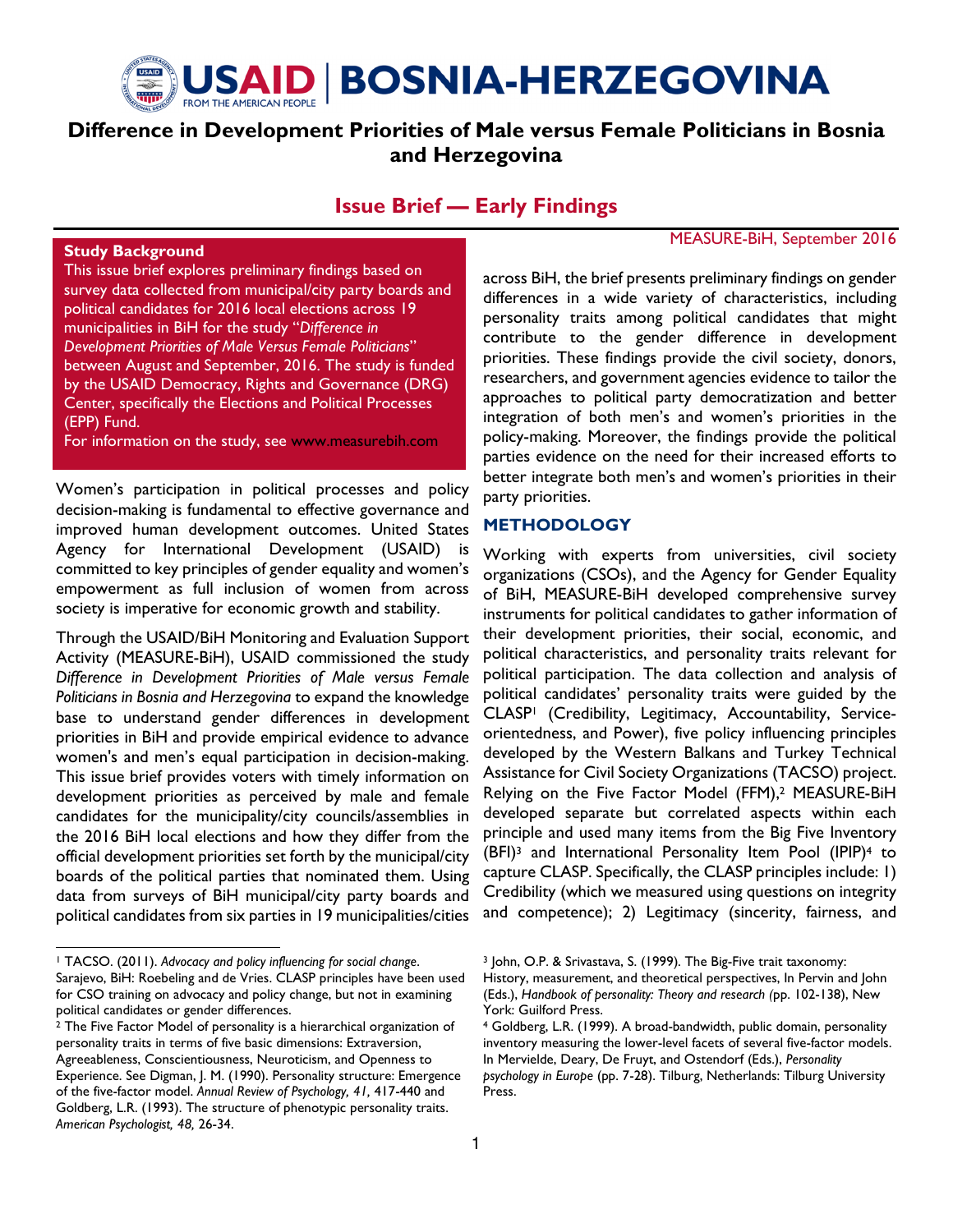

traditionalism); 3) Accountability (responsibility and teamwork); 4) Service-orientedness (diligence and organization); and 5) Power (boldness, conformity, docility, dominance, drive, leadership, locus of control, and forcefulness).

In order to examine the differences between parties' development priorities and those of the individual candidates for the municipality/city councils/assemblies, MEASURE-BiH also surveyed municipal/city party boards to solicit party's official development priorities for those municipalities/cities. The study sample of 19 municipalities/cities was selected through a two-stage sampling procedure from the list of municipalities/cities enumerated by the BiH Central Election Commission (CEC). The two-stage sampling combined simple random sampling (first stage) and purposive replacement (second stage) to ensure the sample coverage of: 1) both BiH entities and Brcko District; 2) variability between rural and urban areas; 3) variability between municipalities/cities in representativeness of political parties; and 4) other variables that may affect women's and men's political position within parties (such as unemployment and inactivity rates for men and women). Within each study municipality/city, MEASURE-BiH used the results of the 2012 local elections to identify top political party which has the most representatives in the municipality/city council/assembly composition. This approach ensures that the parties selected are largely representative of the voter preferences in the study municipalities/cities. Following this sampling approach, six political parties were identified for further sampling of politicians: i) Party of Democratic Action (SDA); ii) Social Democratic Party of Bosnia and Herzegovina (SDP BiH); iii) Croat Democratic Union of Bosnia and Herzegovina (HDZ BiH); iv) Alliance of Independent Social Democrats (SNSD); v) Serb Democratic Party (SDS); and vi) Democratic National Alliance (DNS).

To sample the political candidates within the study sample of municipalities/cities and parties, MEASURE-BiH selected the top 5 male and the top 5 female candidates from each party's list of candidates for the 19 selected municipality/city councils/assemblies. In total, the analysis sample includes 185 political candidates, 96 of them are females.

#### KEY FINDINGS

## Gender Difference in Social, Economic, and Political **Characteristics**

Female candidates are younger (average age of 39) compared to male candidates (average age of 43). On average, female political candidates are more educated (75% with higher education) than male candidates (67% with higher education), less likely to hold a full-time job (female 69% vs. male 74%), and more likely to be employed parttime (female 5% vs. male 1%). Conditional on being employed, female candidates are slightly more likely to work in the government institutions (female 49% vs. male 45%). In addition, male candidates have significantly higher party tenure than female candidates (male 13 years versus female 9 years). A significant higher fraction of female candidates (female 27% vs. male 17%) think that they do not have any influence on the party's development priorities. On average, only 30% of party municipal/city board members are female.

## Difference between Parties' Official Development Priorities and Candidates' Development Priorities

When asked to list their top five development priorities for their municipality/city, 60% of political candidates used only their party priorities. Among the remaining 40% who listed priorities that are not on the list of party priorities, female candidates are slightly more likely to add their own priorities than male candidates.

Furthermore, female candidates' priorities and their ranking differ more from their party's priorities and ranking compared to male candidates. Meanwhile, candidates' priorities and ranking differ more from the parties' priorities in FBiH than in RS.

#### Gender Difference in Development Priorities

There is no significant difference between what male and female politicians identified as their top five development priorities. When listed priorities are grouped in broad categories/sectors, business environment improvement for job creation is by far the most frequent development priority for both male and female candidates (93% of female candidates listed priorities in this category within their five priorities versus 89% of male candidates). This is followed by transport, including infrastructure and communications (58% for female candidates and 69% for male candidates); agriculture and rural development (48% for female candidates and 58% for male candidates); general public services, including general administration and operations, and fiscal and external affairs; (40% for female candidates and 39% for male candidates); and housing and community amenities (26% for female candidates and 30% for male candidates). Thus, contrary to stereotype which typically asserts that female politicians prioritize social protection